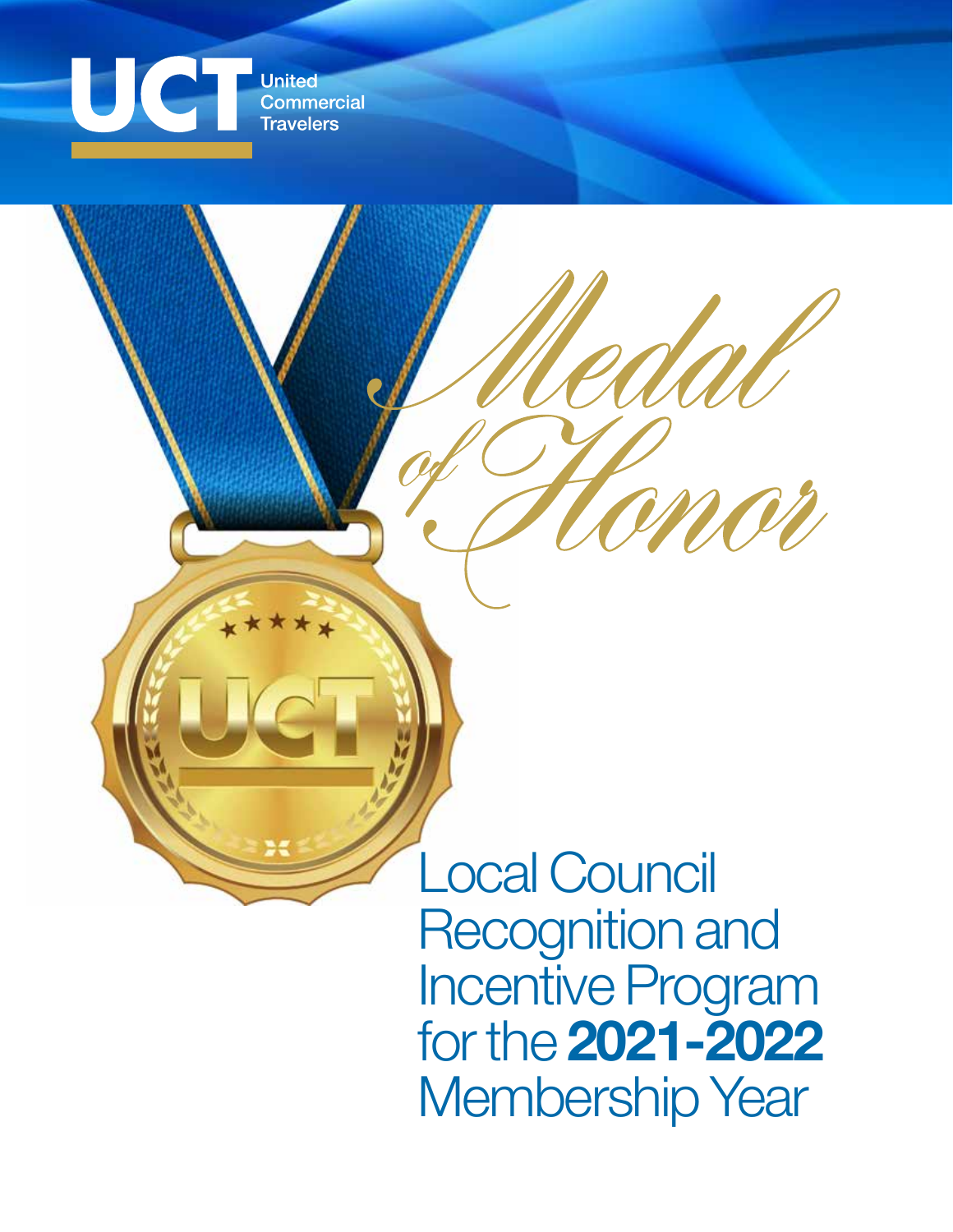

# UCT's Medal of Honor Program

UCT's Medal of Honor Program is designed to provide your council with an incentive to increase active participation in three areas: maintaining fraternal traditions, participating in community service through volunteering and making donations, and creating UCT and local council awareness through traditional and social media.

The program runs annually from **April 1 to March 31** of the next year, and gives set requirements to strive to achieve on four award levels – platinum, gold, silver and bronze Medals of Honor.

|                        | Award amount for each level earned: |                      |                      |
|------------------------|-------------------------------------|----------------------|----------------------|
| <b>PLATINUM: \$500</b> | <b>GOLD: \$300</b>                  | <b>SILVER: \$200</b> | <b>BRONZE: \$100</b> |
| + certificate          | + certificate                       | + certificate        | + certificate        |

 $\bullet$  Each council may use the award money however members want, though most councils use at least part of the monetary award to support council activities and local community service projects.

Medal winners will be recognized at the UCT convention and featured in *The Sample Case* magazine. Councils will be recognized only for the highest level achieved. To be eligible, your council **MUST**:

- Achieve the total number of points specified for the medal level you are striving for.
- Meet the mandatory program requirements specified for the medal level you want to attain. These requirements include:
	- holding a specific number of council meetings,
	- achieving a net gain in membership and
	- submitting annual reports to the home office.
	- The exception is the Bronze Medal level, which requires only the submission of annual reports.
- Meet the specified additional points for the medal level you aspire to by engaging in chosen activities in the Fraternal, Community Service/Donations and UCT/Local Council Awareness categories.
- Submit documentation for all requirements and activities accomplished in a folder or binder and submit it to the home office by **no later than May 1**. *See How to Set Up Your Medal of Honor Program Binder instructions on Page 10.*

**Due to COVID-19, adjustments have been made for the 2021-2022 membership year. These include yet another reduction in the number of required meetings, which DO NOT need to be in-person meetings, and elective activities needed to earn points. These adjustments apply for the 2021-2022 membership year only and are highlighted in green for easy viewing. Please review them carefully and let us know if you have any questions.**

That's it. It's really that simple, so why not start planning now for the medal level your council would like to achieve? If you have questions or want more details, contact us at:

| Linda Fisher       | <b>Kate Chillinsky</b> |
|--------------------|------------------------|
| 800.848.0123 x1130 | 800.848.0123 x1148     |
| lfisher@uct.org    | kchillinsky@uct.org    |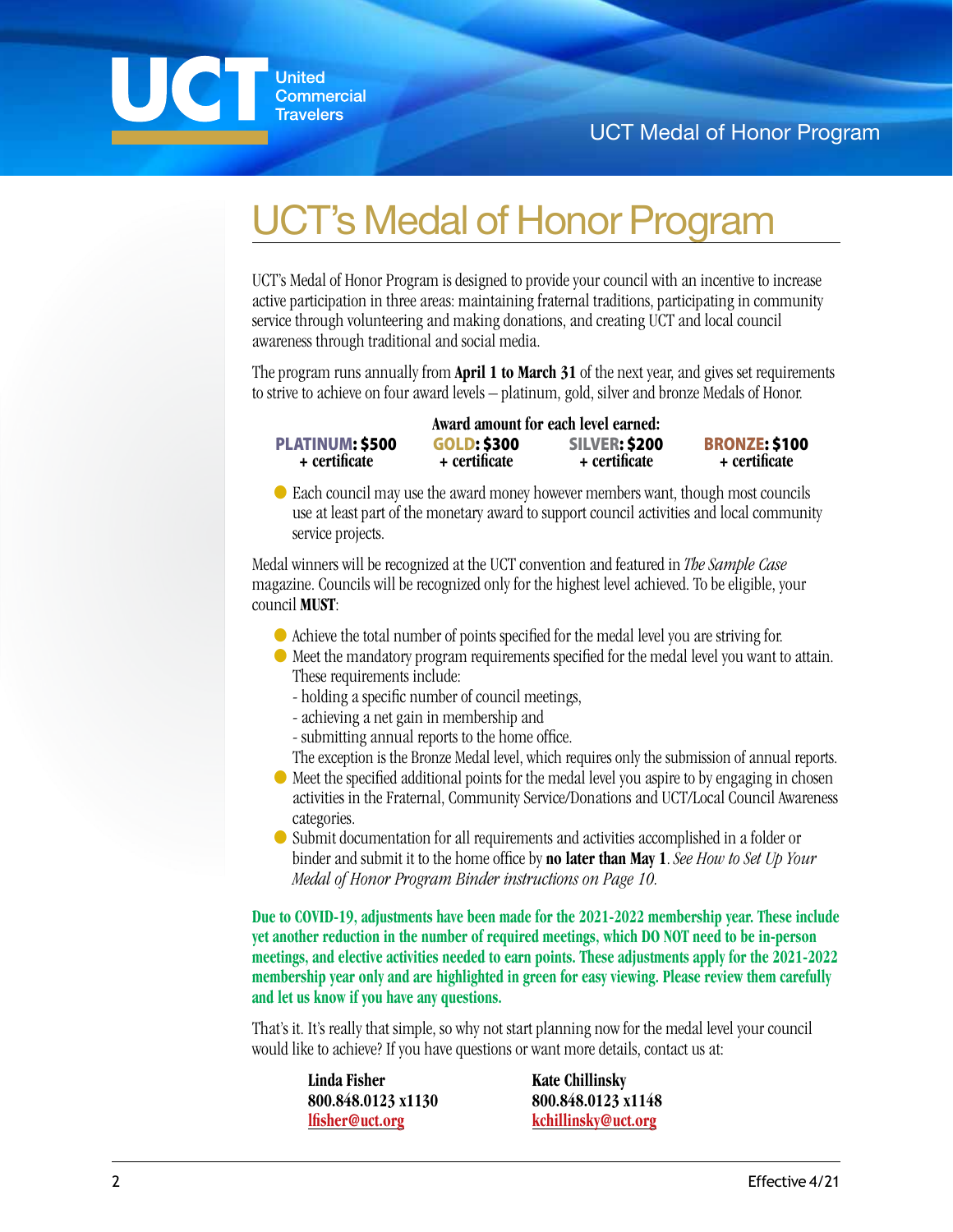

# Medal of Honor Program Overview

| <b>Mandatory Requirements</b>                                                                                                                                                                                                                                    | PLATINUM<br>$$500+$<br><b>Certificate</b> | <b>GOLD</b><br>$$300+$<br><b>Certificate</b> | <b>SILVER</b><br>$$200+$<br>Certificate | <b>BRONZE</b><br>$$100+$<br><b>Certificate</b> |
|------------------------------------------------------------------------------------------------------------------------------------------------------------------------------------------------------------------------------------------------------------------|-------------------------------------------|----------------------------------------------|-----------------------------------------|------------------------------------------------|
| Must have a net gain in fraternal members for<br>the membership year (1 point)                                                                                                                                                                                   | Yes                                       | Yes                                          | Yes                                     | No                                             |
| Must hold the minimum council meetings<br>during the membership year (1 point)                                                                                                                                                                                   | 6                                         | 4                                            | $\mathbf{2}$                            | None                                           |
| Must submit a local council activity report to<br>the home office by <b>March 1</b> $(1 \text{ point})$                                                                                                                                                          | Yes                                       | Yes                                          | Yes                                     | Yes                                            |
| Must submit local council officers to the home<br>office by <b>June 1</b> $(1 \text{ point})$                                                                                                                                                                    | Yes                                       | Yes                                          | Yes                                     | Yes                                            |
| <b>Elective Activities</b><br>Total points accumulated during the<br>membership year for activities detailed in these<br>guidelines (Fraternal, Community Service/<br>Donations and UCT/Local Council Awareness -<br>maximum 4 points possible in each category) | 10                                        | 8                                            | 6                                       | 3                                              |
| Minimum total points required                                                                                                                                                                                                                                    | 14                                        | 12                                           | 10                                      | 5                                              |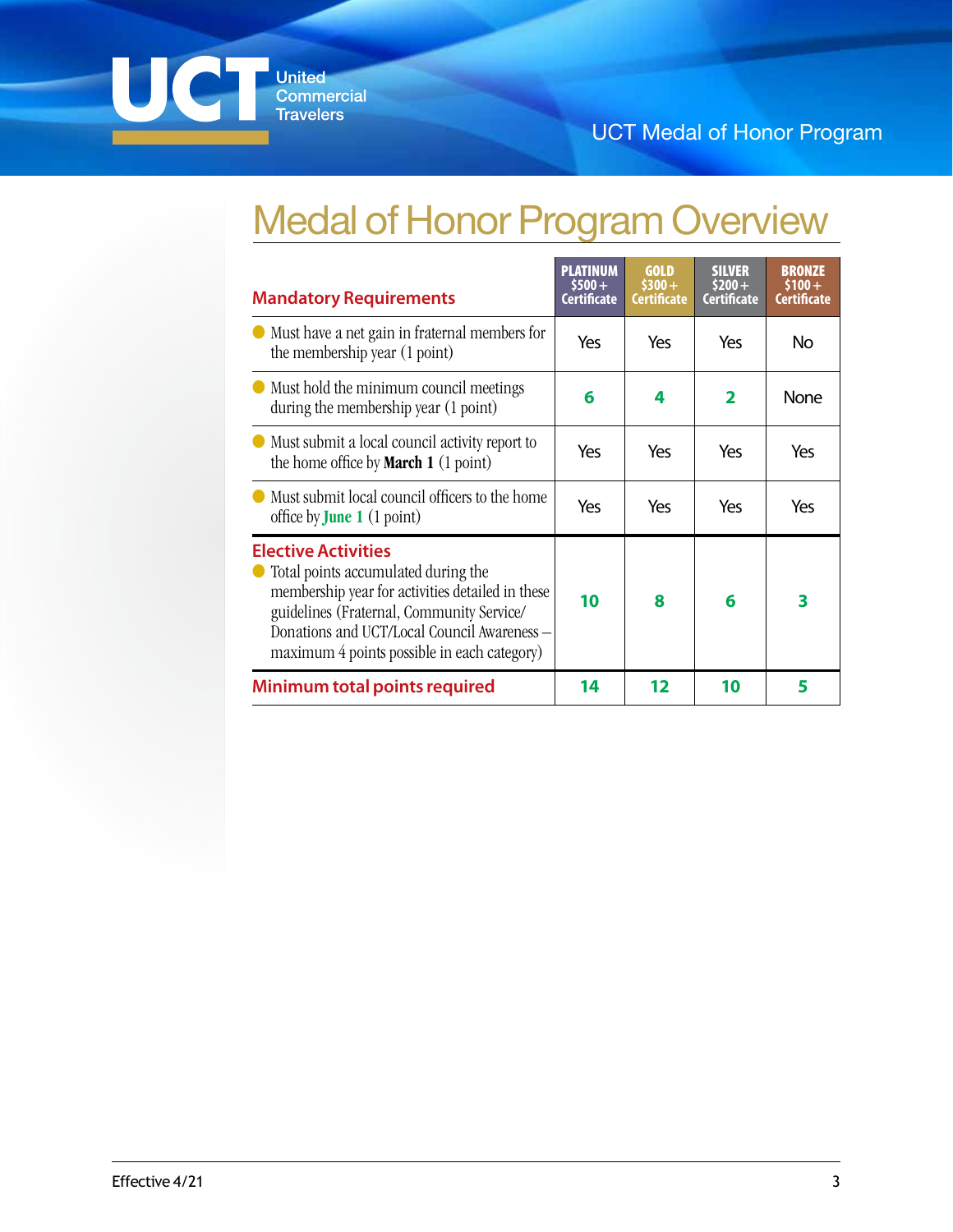## UC **United Commercial Travelers**

# How to Earn Points

Listed below are the program requirements for each medal level, along with suggested activities, events, projects and donations for each of the categories A) Fraternal, B) Community Service/ Donations and C) UCT/Local Council Awareness. In addition to the points gained from the program mandatory requirements, councils need to acquire points from the different categories in order to meet the overall points for each medal level.

# **Mandatory Program Requirement Points**

## **• Council meetings**

Conduct a minimum of: **6** for a platinum medal, **4** for a gold medal, and **2** for a silver medal. A council meeting in this context is a regularly scheduled meeting held for all members in a physical location or through a conference call. Cyber meetings also count as do executive committee meetings. This requirement will be enforced for councils striving for platinum, gold or silver Medals of Honor. It is not required for the bronze medal. **In cases of emergency, like the pandemic we're currently experiencing, special consideration will be given to councils that are unable to hold meetings.**

**Documentation:** Include copies of your council's meeting minutes in your Medal of Honor folder or binder. **Do not send them individually to the home office.**

### **• Membership gain**

Councils working toward platinum, gold or silver medals MUST have a net gain in fraternal members for the membership year April 1 through March 31. This is NOT required for the bronze medal. Member deaths do not count against council numbers when determining membership gain and neither do member transfers. Special consideration may be given for council mergers.

**Documentation:** Membership gain will be determined at the home office after March 31.

## **• Reports to the home office**

Councils working toward platinum, gold, silver and bronze medals MUST submit their annual local council activity report and local council officer form by the dates specified. These reports are sent annually by the home office to the local council secretary. Contact us if you have questions about the report and/or form. Any council that does not submit reports will not be eligible for the Medal of Honor Program.

**Documentation:** Include copies of the report and form in your Medal of Honor folder or binder.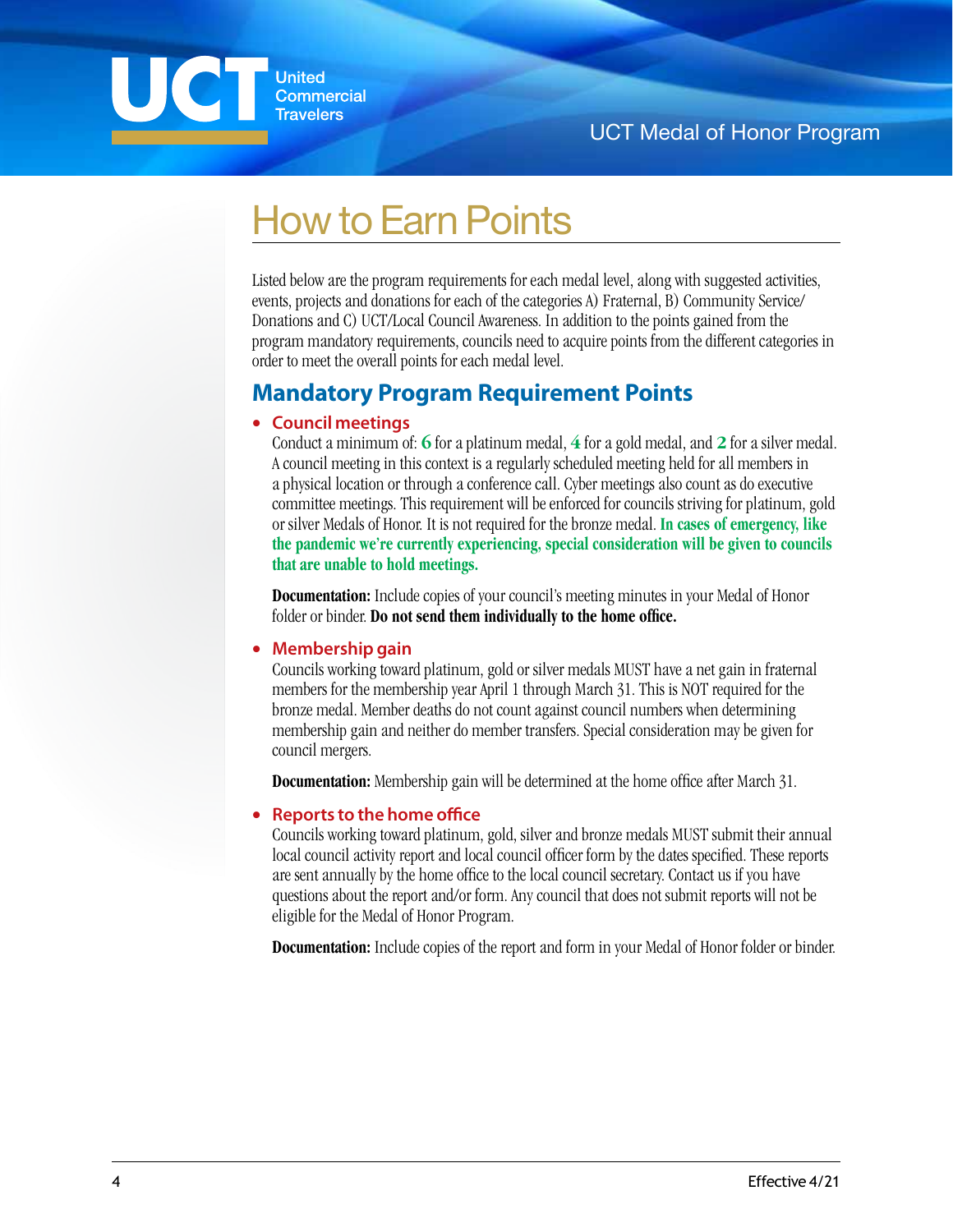

# **Earning Elective Activity Points**

## **A. Fraternal Category**

Each activity in this category is worth one point. You may accumulate up to 4 points in this category by holding up to 4 fraternal activities, which can include, but aren't limited to, special presentations, social gatherings, New Member Outreach Program events, benefits meetings, guest speakers, etc., depending on what works best for your local council.

**Example:** If your council holds an event, in-person, by phone or online, to recognize 50-year members, installs new officers, sponsors a member under age 50, and sponsors a holiday party, it will be awarded 4 points.

**Due to the pandemic, for this membership year only, the following allowances will be made to count for points toward the Medal of Honor: Installing council officers, sponsoring guest speakers, and holding social hours, New Member Outreach Programs and Know Your Benefit Nights may all be done via phone or video conference. Purchasing anniversary awards to present later will be considered a presentation. Attending your regional council convention and/or UCT convention though they are held as phone or video conferences will be accepted.**

### **1. Conduct a fraternal activity.**

**Examples:** installation of council officers, recognition of new members, presentation of anniversary awards, attending regional or UCT conventions

**Documentation:** Photos, if possible, included in your Medal of Honor folder or binder

### **2. Hold a council social gathering.**

**Examples:** a social hour for new members, a council picnic, a holiday party for members, a golf outing or bowling night for members

**Documentation:** Photos included in your Medal of Honor folder or binder

## **3. Hold a New Member Outreach Program.**

Guidelines can be obtained by visiting the Members' Area of UCT's website or by contacting the home office

**Documentation:** Copy of completed paperwork included in your Medal of Honor folder or binder

#### **4. Hold a Know Your Benefits Night.**

A Know Your Benefits Night usually takes place during a council meeting and is designed for members to share and discuss UCT's available products, benefits and discounts.

**Documentation:** Photos included in your Medal of Honor folder or binder

## **5. Sponsor a guest speaker at a council meeting.**

Your guest speaker can be from a cause or charity your council supports or a representative that can talk about financial planning, home security, cancer prevention, etc.

**Documentation:** Photos included in your Medal of Honor folder or binder

### **6. Sponsor at least one new or reinstated member under age 50.**

**Documentation:** Copy of the membership application included in your Medal of Honor folder or binder

**Documentation:** Copy of nomination form included in your Medal of Honor folder or binder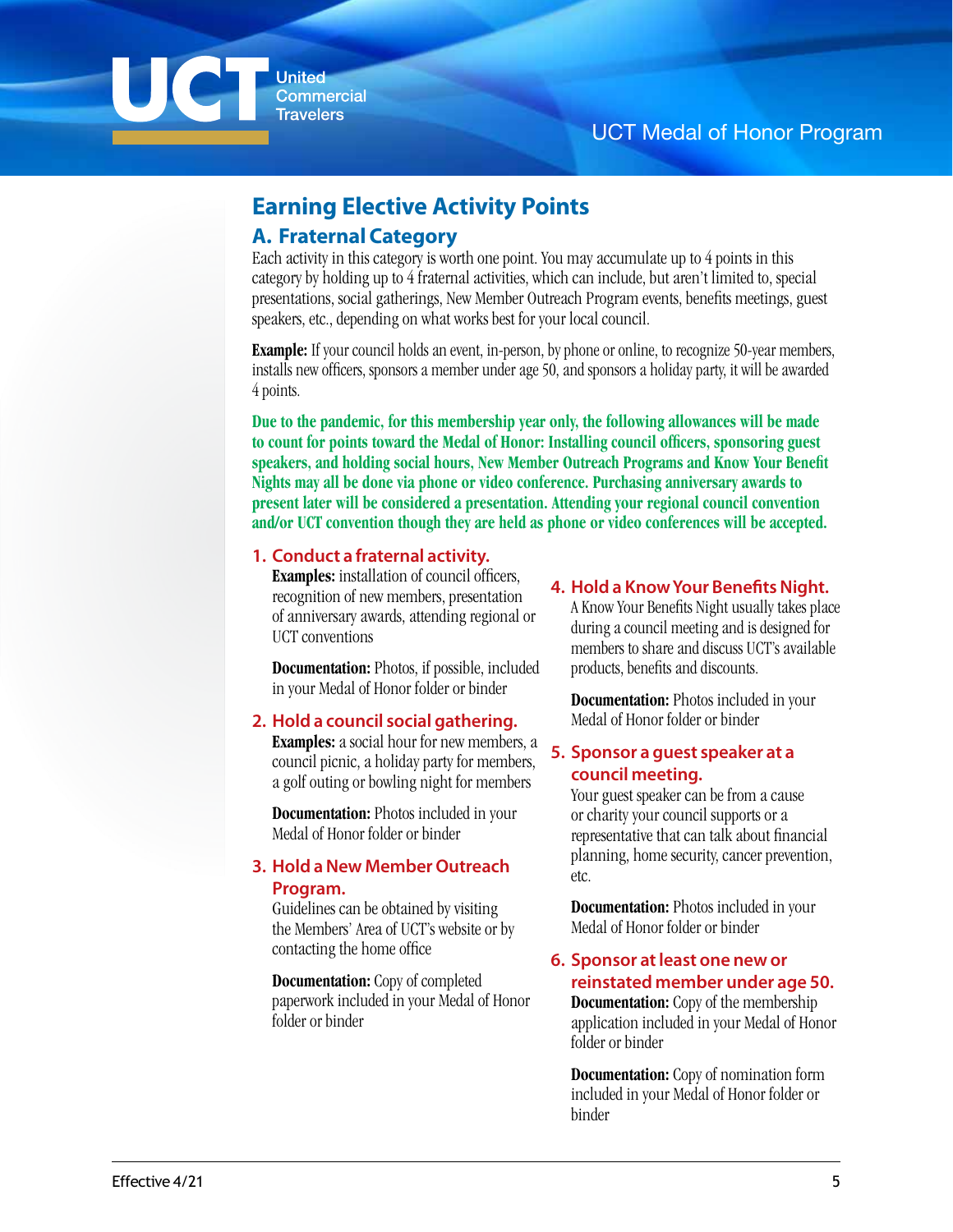

## **B. Community Service/Donations Category**

Each activity in this category is also worth one point. You may accumulate up to 4 points in this category by holding up to 4 community service activities or making up to 4 donations, which can include, but aren't limited to, council community service projects, volunteering in the name of UCT, coordinating a Join Hands Day project, making local, regional or home office donations, etc., depending on what works best for your local council.

**Example:** If your council holds one community service project, organizes a Join Hands Day event, works with local schools to conduct a safety poster contest, and makes three separate \$100 donations to local causes and charities, it will be awarded 4 points.

### **1. Participate in or hold community service activities.**

Activities must be conducted as members representing UCT and can be held on behalf of any one or combination of organizations. Activities can be in the form of volunteering at an event, fundraising for a charity or cause, sponsoring sports teams, sending students to summer camps, volunteering at a homeless shelter or food bank, taking part in community clean-up and recycling projects – whatever is specifically important to your local community.

**Documentation:** Photos and/or thank you notes from causes and charities you volunteer for

## **2. Participate in the annual Join Hands Day event.**

**Your event MUST BE reported to the home office per the Join Hands Day guidelines in order to qualify: The official day for Join Hands Day is the first Saturday in May. However, UCT councils may conduct their events at any time during the year in order to qualify.**

**Documentation:** Photos and/or copy of Join Hands Day project description form

## **3. Hold an annual UCT Safety Poster Contest.**

**Documentation:** Photos and/or thank you note from schools

## **4. Make a minimum donation of \$250 to UCT Charities.**

**Documentation:** Copy of check and/or thank you note from UCT Charities

### **5. Make a minimum donation of \$250 to the Ann Marshall Scholarship Program.**

**Documentation:** Copy of check and/or thank you note from the Ann Marshall Scholarship Program

**6. Make a TOTAL minimum donation of \$300 to local causes or charities. Documentation:** Copy of check and/or thank you note from the causes or charities

## **7. Sponsor scholarships for local students.**

Only one point is given regardless of the number of scholarships awarded.

**Documentation:** Copy of checks distributed and/or thank you notes from students

## **8. Make a total minimum donation of \$250 in in-kind donations (supplies, food, clothing, etc.) to local charities.**

**Documentation:** Thank you notes from charities.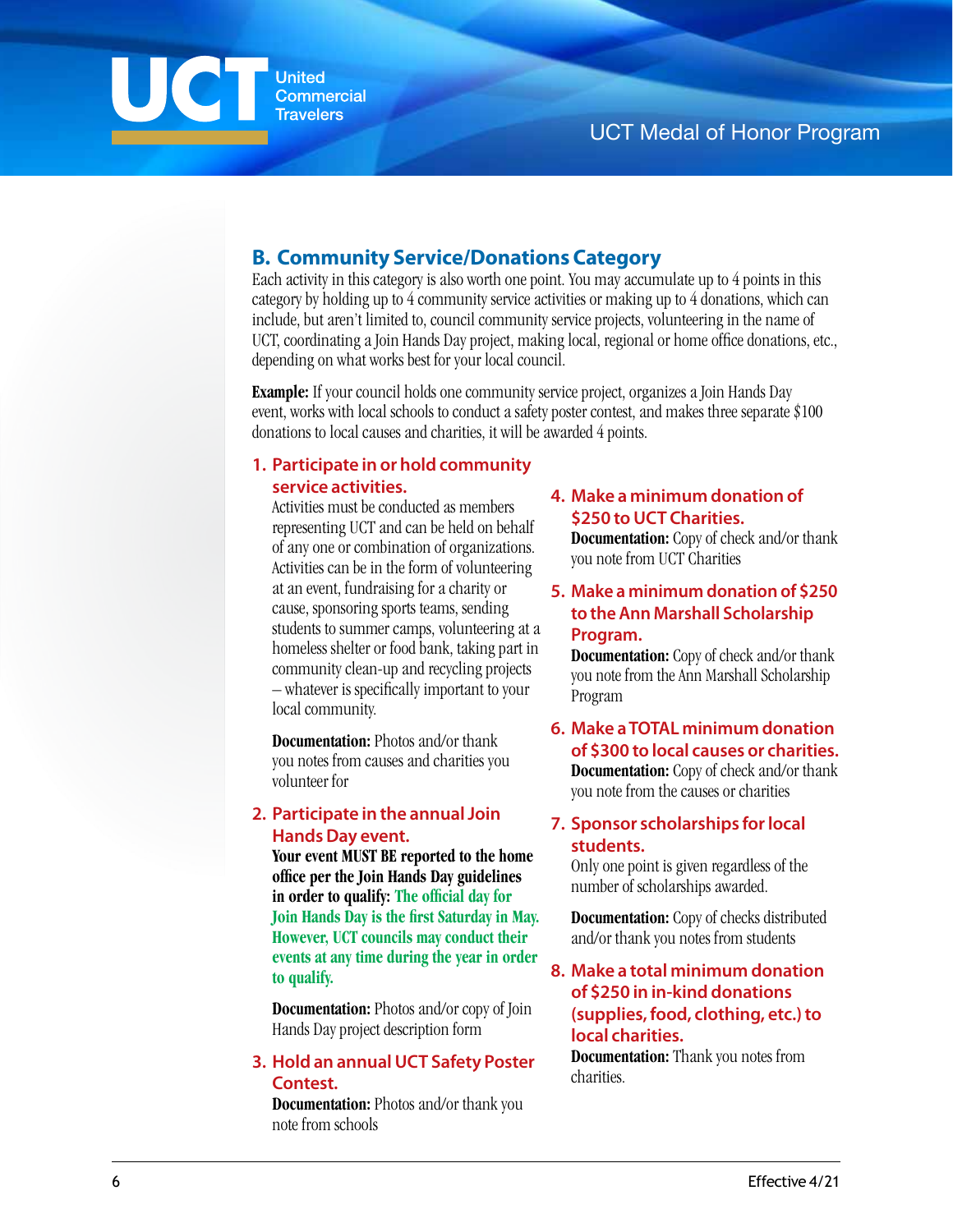

## **C. UCT/Local Council Awareness Category**

Each activity in this category is also worth one point. You may accumulate up to 4 points in this category by holding up to 4 UCT/local council awareness activities, which can include, but aren't limited to, setting up/updating a Facebook page, wearing UCT T-shirts, using UCT banners, creating and distributing press releases and/or council newsletters, etc., depending on what works best for your local council.

### **1. Create and distribute a local council newsletter at least three times during the year.**

**Documentation:** Copies of newsletters included in your Medal of Honor folder or binder

## **2. Set up and keep updated a local council Facebook page.**

If your council already has an established Facebook page, you must keep it updated during the year for this point. Examples of updates include posting local council project photos and sharing UCT home office information.

**Documentation:** Name of your Facebook page included in your Medal of Honor folder or binder so that we can check it online

- **3. Promote UCT awareness during at least three events throughout the year by using local council banners, wearing UCT T-shirts, etc. Documentation:** Photos included in your Medal of Honor folder or binder
- **4. Distribute at least 2 press releases, PSAs or media alerts promoting local council activities to local media outlets (newspapers, radio, TV) during the year.**

**Note:** you are not responsible for information being published, since you have no control over that. You must simply show proof that you tried.

**Documentation:** Copies of your press

releases, PSAs and/or media alerts included in your Medal of Honor folder or binder

## **5. Distribute fact sheets or flyers about your local council and its activities at least twice during the year.**

**Documentation:** Copies of your facts sheets and/or flyers included in your Medal of Honor folder or binder

**6. Sponsor a local council UCT booth or table at a county fair, area health fair, convention, etc. Documentation:** Photos included in your

Medal of Honor folder or binder

## **7. Submit at least 4 photos of local council activities to the home office during the year.**

Email high resolution photos to fraternal@uct.org or mail glossy prints to UCT, Attention: Linda Fisher, 1801 Watermark Drive, Ste. 100, Columbus, OH 43215.

**Documentation:** Make sure to specify that photos are to be counted toward your Medal of Honor efforts when you send them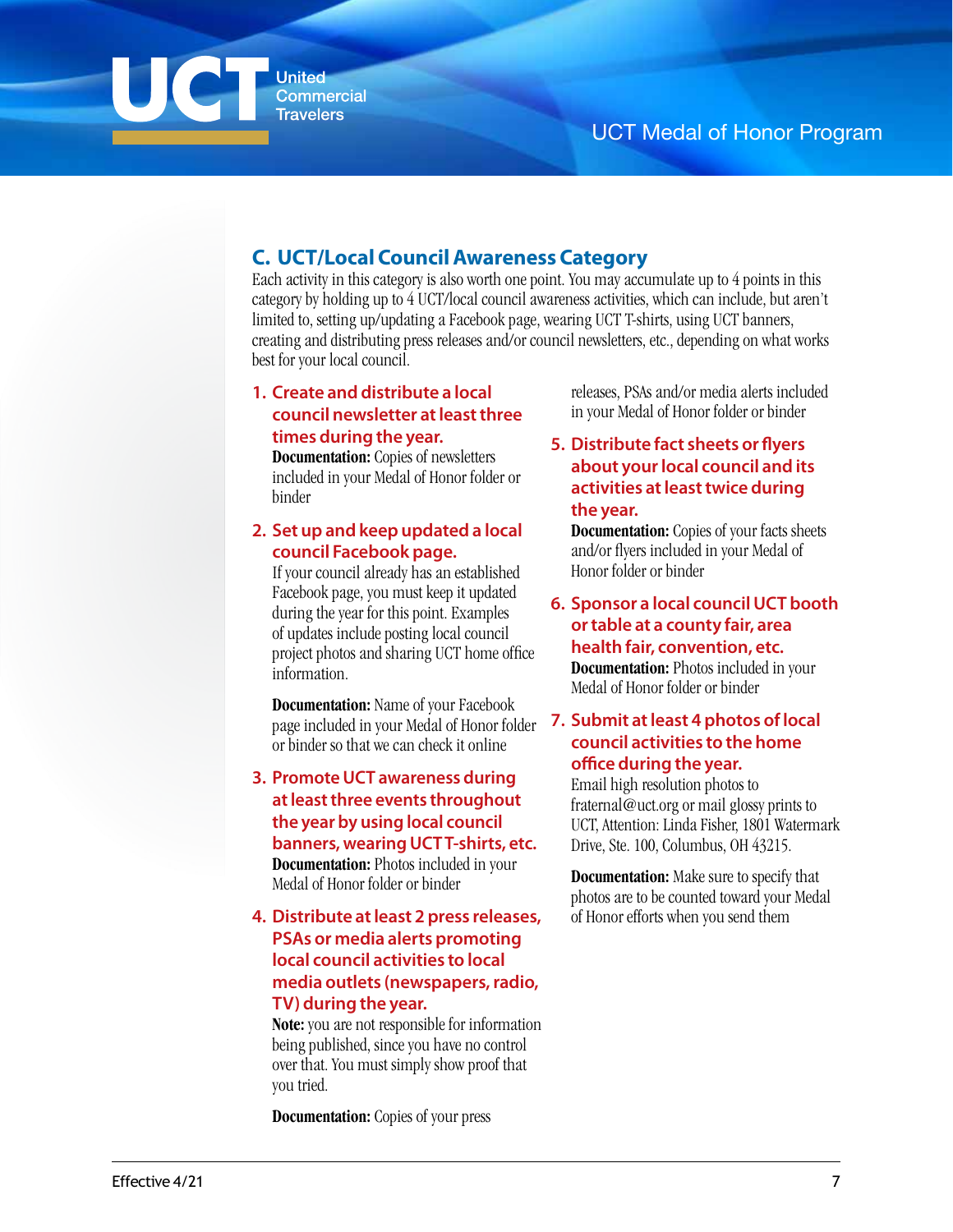UC **United** Commercial **Travelers** 

UCT Medal of Honor Program

# Council Recognition Reporting Form

Following the March 31 membership year close, please check off the appropriate boxes showing which award level your council achieved and complete all requested information. **Make sure all supporting documentation is included with this form and submitted by May 1**. Include in your folder or binder the Activity Checklist and send to the Fraternal Department at the home office.

**Send to UCT: 1801 Watermark Drive, Suite 100 P.O. Box 159019 Columbus, OH 43215-8619**

**Tel: 614.487.9680 Toll-free: 800.848.0123 Fax: 614.487.9675**

## **Medal of Honor Reporting Form**

|                                                                                              | TO: Fraternal Department |                                                                                                  |  | DATE: |  |  |
|----------------------------------------------------------------------------------------------|--------------------------|--------------------------------------------------------------------------------------------------|--|-------|--|--|
|                                                                                              | <b>WE DID IT!</b>        |                                                                                                  |  |       |  |  |
|                                                                                              |                          | We went for the: $\Box$ Platinum Medal $\Box$ Gold Medal $\Box$ Silver Medal $\Box$ Bronze Medal |  |       |  |  |
| Enclosed is the documentation showing the necessary requirements met to accomplish our goal. |                          |                                                                                                  |  |       |  |  |

Council Name: \_\_\_\_\_\_\_\_\_\_\_\_\_\_\_\_\_\_\_\_\_\_\_\_\_\_\_\_\_\_\_\_Council No. \_\_\_\_\_\_\_\_\_\_\_\_\_

Secretary-Treasurer \_\_\_\_\_\_\_\_\_\_\_\_\_\_\_\_\_\_\_\_\_\_\_\_\_\_\_\_\_\_\_\_\_\_\_\_\_\_\_\_\_\_\_\_\_\_\_\_\_\_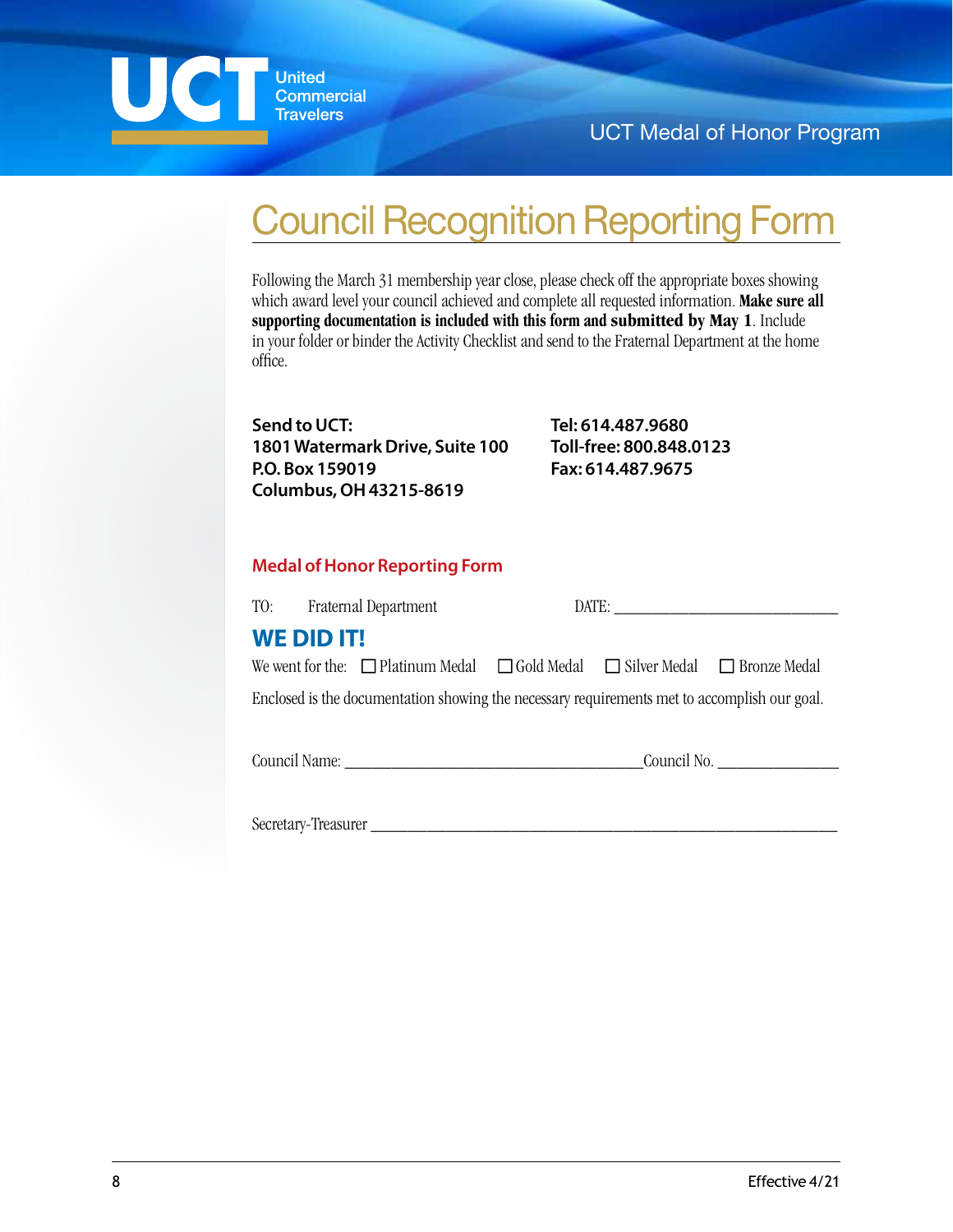

# **Activity Checklist**

| We did it! We went for:<br>□ Platinum □ Gold □ Silver □ Bronze                                                                         | <b>PLATINUM</b><br>S500+<br><b>Certificate</b> | <b>GOLD</b><br>$$300 +$<br><b>Certificate</b> | <b>SILVER</b><br>$$200+$<br><b>Certificate</b> | <b>BRONZE</b><br><b>Certificate</b> |
|----------------------------------------------------------------------------------------------------------------------------------------|------------------------------------------------|-----------------------------------------------|------------------------------------------------|-------------------------------------|
| • Achieved a net gain in fraternal members for<br>the membership year (1 point)                                                        | $\Box$ Yes                                     | $\square$ Yes                                 | $\square$ Yes                                  | <b>No</b>                           |
| Held the minimum council meetings during<br>the membership year (1 point)                                                              | $\square$ 6                                    | $\Box$ 4                                      | $\square$ 2                                    | <b>None</b>                         |
| • Submitted a local council activity report to the<br>home office by <b>March 1</b> (1 point)                                          | $\square$ Yes                                  | $\square$ Yes                                 | $\square$ Yes                                  | $\square$ Yes                       |
| Submitted local council officers to the home<br>office by <b>June 1</b> (1 point)                                                      | $\square$ Yes                                  | $\square$ Yes                                 | $\square$ Yes                                  | $\square$ Yes                       |
| • Earned the required points for elective activities<br>in each category (list activities below):<br>(Up to 4 points in each category) | Minimum<br>10<br>Points<br>П                   | Minimum<br>8<br>Points<br>П                   | Minimum<br>6<br>Points<br>П                    | Minimum<br>3<br>Points<br>П         |
| A. Fraternal Activities                                                                                                                |                                                |                                               |                                                |                                     |
|                                                                                                                                        |                                                |                                               |                                                |                                     |
|                                                                                                                                        |                                                |                                               |                                                |                                     |
|                                                                                                                                        |                                                |                                               |                                                |                                     |
| 4.                                                                                                                                     |                                                |                                               |                                                |                                     |
| <b>B. Community Service/Donations Activities</b>                                                                                       |                                                |                                               |                                                |                                     |
|                                                                                                                                        |                                                |                                               |                                                |                                     |
|                                                                                                                                        |                                                |                                               |                                                |                                     |
|                                                                                                                                        |                                                |                                               |                                                |                                     |
|                                                                                                                                        |                                                |                                               |                                                |                                     |
| <b>C. UCT/Local Council Awareness Activities</b>                                                                                       |                                                |                                               |                                                |                                     |
| 1.<br><u> 1980 - Johann Stein, mars an t-Amerikaansk kommunister (</u>                                                                 |                                                |                                               |                                                |                                     |
| 2.                                                                                                                                     |                                                |                                               |                                                |                                     |
| 3.                                                                                                                                     |                                                |                                               |                                                |                                     |
| 4.                                                                                                                                     |                                                |                                               |                                                |                                     |
| <b>Total points accumulated</b>                                                                                                        |                                                |                                               |                                                |                                     |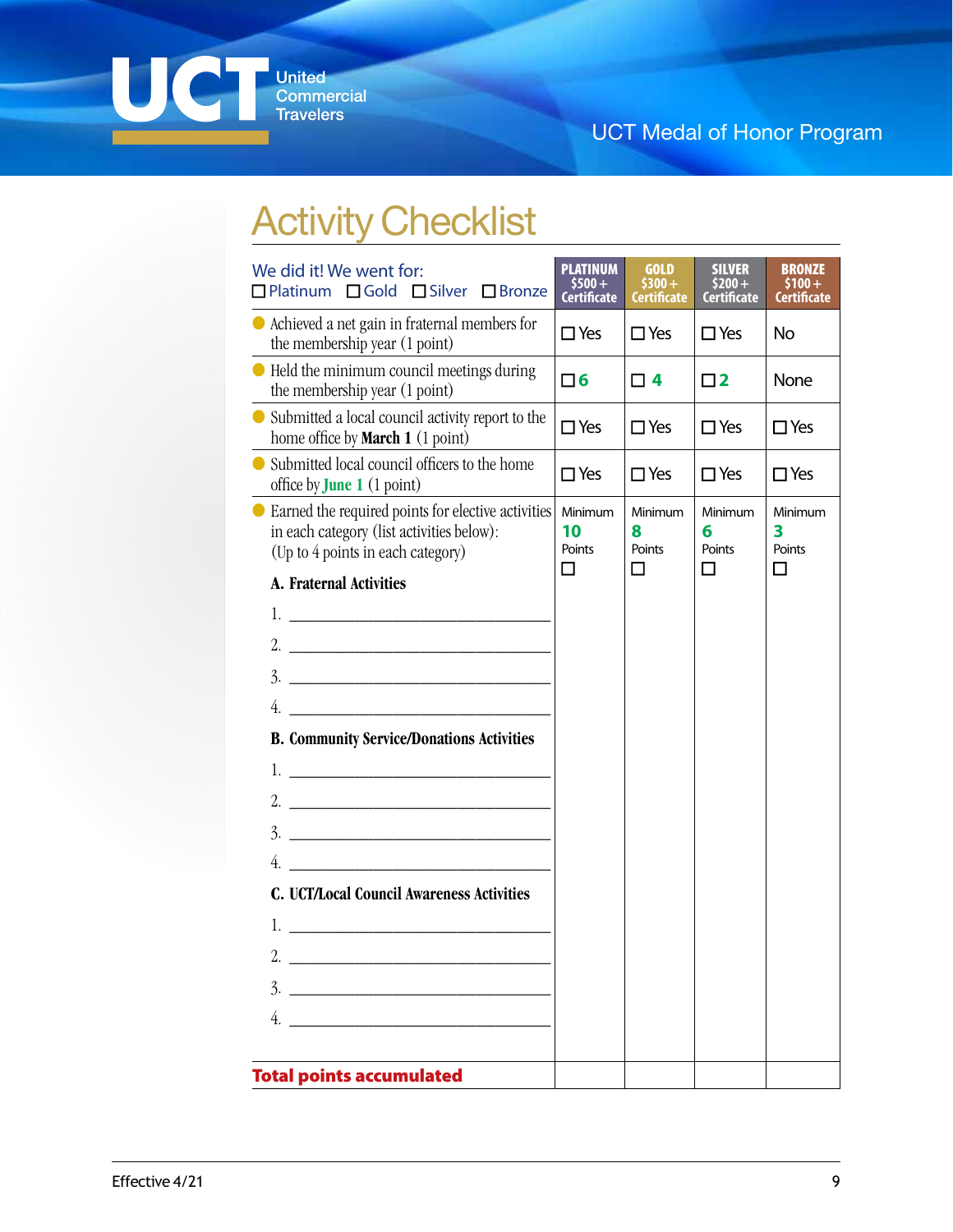

# How to set up Your Medal of Honor Program Binder

Your council's Medal of Honor mandatory requirements and elective activities should be documented by requirements and categories in your program folder or binder with the Council Recognition Reporting Form and Checklist in the very front. Please don't document chronologically. Dividers should be used to denote sections, and it's helpful to include a list of activities at the beginning of each category. For example:

#### **Council Recognition Reporting Form** (page 8)

**Activity Checklist** (page 9)

### **Section 1. Program Mandatory Requirements**

- Council Meetings (copies of meeting minutes)
- Reports to the Home Office (copies of local council activity report and local council officer form)

### **Section 2. Fraternal Category**

- Conduct a Fraternal Activity (photos of installation of officers, presentation of anniversary awards, etc.)
- Hold a Council Social Gathering (photos of council picnic, bowling night, etc.)

#### **Section 3. Community Service/Donations Category**

- Participate in or Hold Community Service Activities (photos, thank you notes from causes and charities, etc.)
- Make a Minimum Donation of \$250 to UCT Charities (copy of check)

#### **Section 4. UCT/Local Council Awareness Category**

- Create and Distribute a Local Council Newsletter at Least Three Times During the Year (copies of newsletter)
- Distribute at Least Two Press Releases, PSAs or Media Alerts Promoting Local Council Activities to Local Media Outlets During the Year (copies of press release, PSAs and/or media alerts)

**Of course, you will have more documentation under each category, but this hopefully serves as an example. If you have questions, please contact us.**

**Submitting your binder digitally.**

**If you are submitting your binder digitally, scan your documents into one file and email it to lfisher@uct.org.**